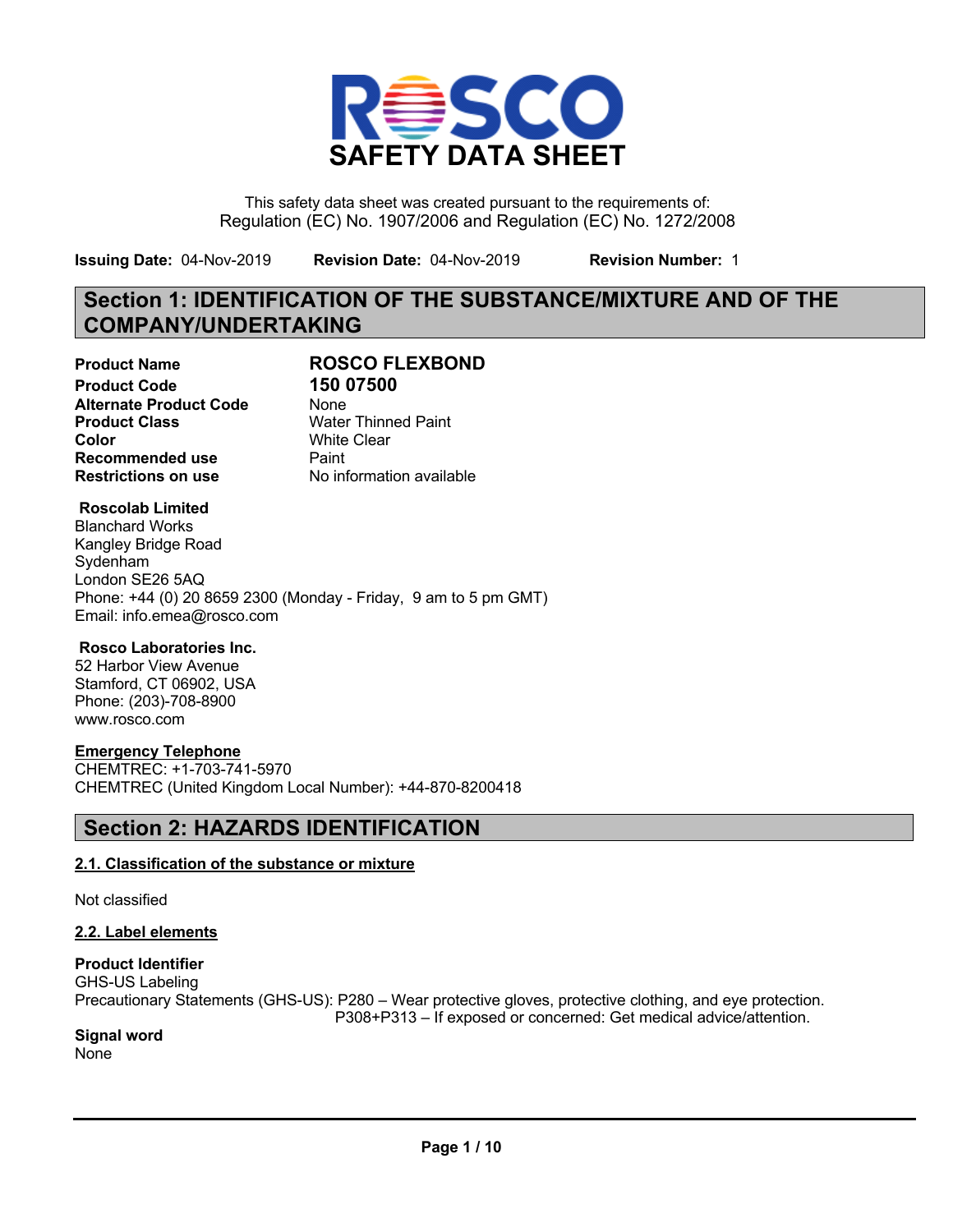#### **2.3. Other hazards\_**

Exposure may aggravate those with pre-existing eye, skin, or respiratory conditions.

#### **2.4. Unknown Acute Toxicity (GHS-US)**

44.48 percent of the mixture consists of ingredients(s) of unknown acute toxicity.

## **Section 3: COMPOSITION/INFORMATION ON INGREDIENTS**

#### **3.1. Substances**

Not applicable

#### **3.2. Mixtures**

| <b>Chemical Name</b>             | <b>EINECS/ELINCS No. I</b> | CAS No.    | Weight-% | <b>Classification</b><br>according to<br><b>Regulation (EC) No.</b><br>1272/2008 [CLP] | <b>REACH registration</b><br>number |
|----------------------------------|----------------------------|------------|----------|----------------------------------------------------------------------------------------|-------------------------------------|
| Vinyl acetate polymer            |                            | 9003-20-7  | $3 - 3$  |                                                                                        |                                     |
| Propanol, oxybis-,<br>dibenzoate |                            | 27138-31-4 | $7 - 13$ |                                                                                        |                                     |

**\_\_\_\_\_\_\_\_\_\_\_\_\_\_\_\_\_\_\_\_\_\_\_\_\_\_\_\_\_\_\_\_\_\_\_\_\_\_\_\_\_\_\_\_\_\_\_\_\_\_\_\_\_\_\_\_\_\_\_\_\_\_\_\_\_\_\_\_\_\_\_\_\_\_\_\_\_\_\_\_\_\_\_\_\_\_\_\_\_\_\_\_\_\_\_\_**

*Full text of H- and EUH-phrases: see section 16*

## **Section 4: FIRST AID MEASURES**

#### **4.1. Description of first aid measures**

| <b>General Advice</b>                                            | Never give anything by mouth to an unconscious person. If you<br>feel unwell, seek medical advice (show the label if possible).                                                                                         |
|------------------------------------------------------------------|-------------------------------------------------------------------------------------------------------------------------------------------------------------------------------------------------------------------------|
| <b>Eye Contact</b>                                               | Rinse cautiously with water for at least 15 minutes. Remove<br>contact lenses, if present and easy to do so. Continue rinsing.<br>Obtain medical attention if irritation persists.                                      |
| <b>Skin Contact</b>                                              | Remove contaminated clothing. Drench affected area with<br>water or soap and water for at least 15 minutes. Wash<br>contaminated clothing before reuse. Obtain medical attention if<br>irritation develops or persists. |
| <b>Inhalation</b>                                                | Remove to fresh air and keep at rest in a position comfortable<br>for breathing. Obtain medical attention if breathing difficulty<br>persists.                                                                          |
| Ingestion                                                        | Do NOT induce vomiting. Rinse mouth. Immediately call a<br>POISON CENTER or doctor/physician.                                                                                                                           |
| 4.2. Most important symptoms and effects, both acute and delayed |                                                                                                                                                                                                                         |
| General                                                          | None expected under normal conditions of use.                                                                                                                                                                           |
| <b>Eye Contact</b>                                               | May cause eye irritation.                                                                                                                                                                                               |
| <b>Skin Contact</b>                                              | May cause skin irritation.                                                                                                                                                                                              |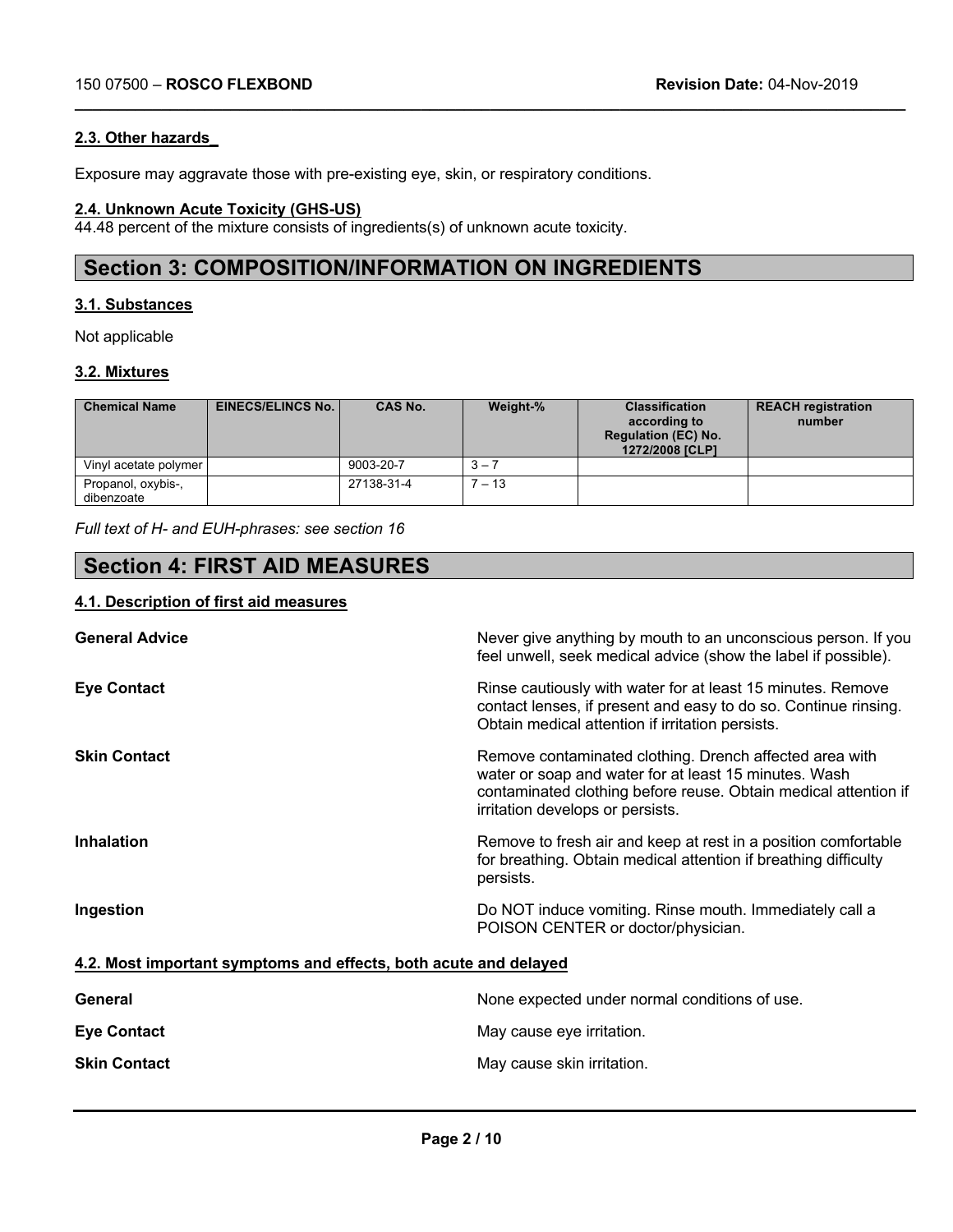**5.1. Extinguishing media**

**Inhalation** May cause respiratory irritation.

**\_\_\_\_\_\_\_\_\_\_\_\_\_\_\_\_\_\_\_\_\_\_\_\_\_\_\_\_\_\_\_\_\_\_\_\_\_\_\_\_\_\_\_\_\_\_\_\_\_\_\_\_\_\_\_\_\_\_\_\_\_\_\_\_\_\_\_\_\_\_\_\_\_\_\_\_\_\_\_\_\_\_\_\_\_\_\_\_\_\_\_\_\_\_\_\_**

**Ingestion Ingestion Ingestion Ingestion Ingestion Ingestion Ingestion Ingestion Ingestion Ingestion Ingestion Ingestion Ingestion Ingestion Industries** 

#### **4.3. Indication of any immediate medical attention and special treatment needed**

**General** General If you feel unwell, seek medical advice (show the label when possible).

## **Section 5: FIRE-FIGHTING MEASURES**

| <b>Suitable Extinguishing Media</b>                        | Use extinguishing media appropriate for surrounding fire.                                                                                                                 |
|------------------------------------------------------------|---------------------------------------------------------------------------------------------------------------------------------------------------------------------------|
| <b>Unsuitable Extinguishing Media</b>                      | Do not use heavy water stream. Use heavy stream of water<br>may spread fire.                                                                                              |
| 5.2. Special hazards arising from the substance or mixture |                                                                                                                                                                           |
| <b>Fire Hazard</b>                                         | May be combustible at high temperature.                                                                                                                                   |
| <b>Explosion Hazard</b>                                    | Explosive when mixed with oxidizing substances.                                                                                                                           |
| <b>Reactivity</b>                                          | Hazardous reactions may occur on contact with certain<br>chemicals. Refer to incompatible materials.                                                                      |
| 5.3. Advice for firefighters                               |                                                                                                                                                                           |
| <b>Precautionary Measures Fire</b>                         | Exercise caution when fighting any chemical fire. Under fire<br>conditions, hazardous fumes will be present.                                                              |
| <b>Firefighting Instructions</b>                           | Use water spray or fog for cooling exposed containers. In case<br>of major fire and large quantities: Evacuate area. Fight fire<br>remotely due to the risk of explosion. |
| <b>Protection During Firefighting</b>                      | Do not enter fire area without proper protective equipment,<br>including respiratory protection.                                                                          |
| <b>Hazardous Combustion Products</b>                       | Under fire conditions this material may produce hazardous<br>carbon dioxide (CO2), carbon monoxide (CO), various low<br>molecular weight hydrocarbons, and smoke.         |
| <b>Reference to Other Sections</b>                         | Refer to section 9 for flammability properties.                                                                                                                           |

## **Section 6: ACCIDENTAL RELEASE MEASURES**

#### **6.1. Personal precautions, protective equipment and emergency procedures**

**Personal Precautions Precautions** Avoid all unnecessary exposure. Do not allow contact with incompatible materials (see section 10). **For Non-Emergency Personnel State Example 20 Frotective Equipment: Use appropriate personal protection** equipment (PPE). Emergency Procedures: Evacuate unnecessary personnel.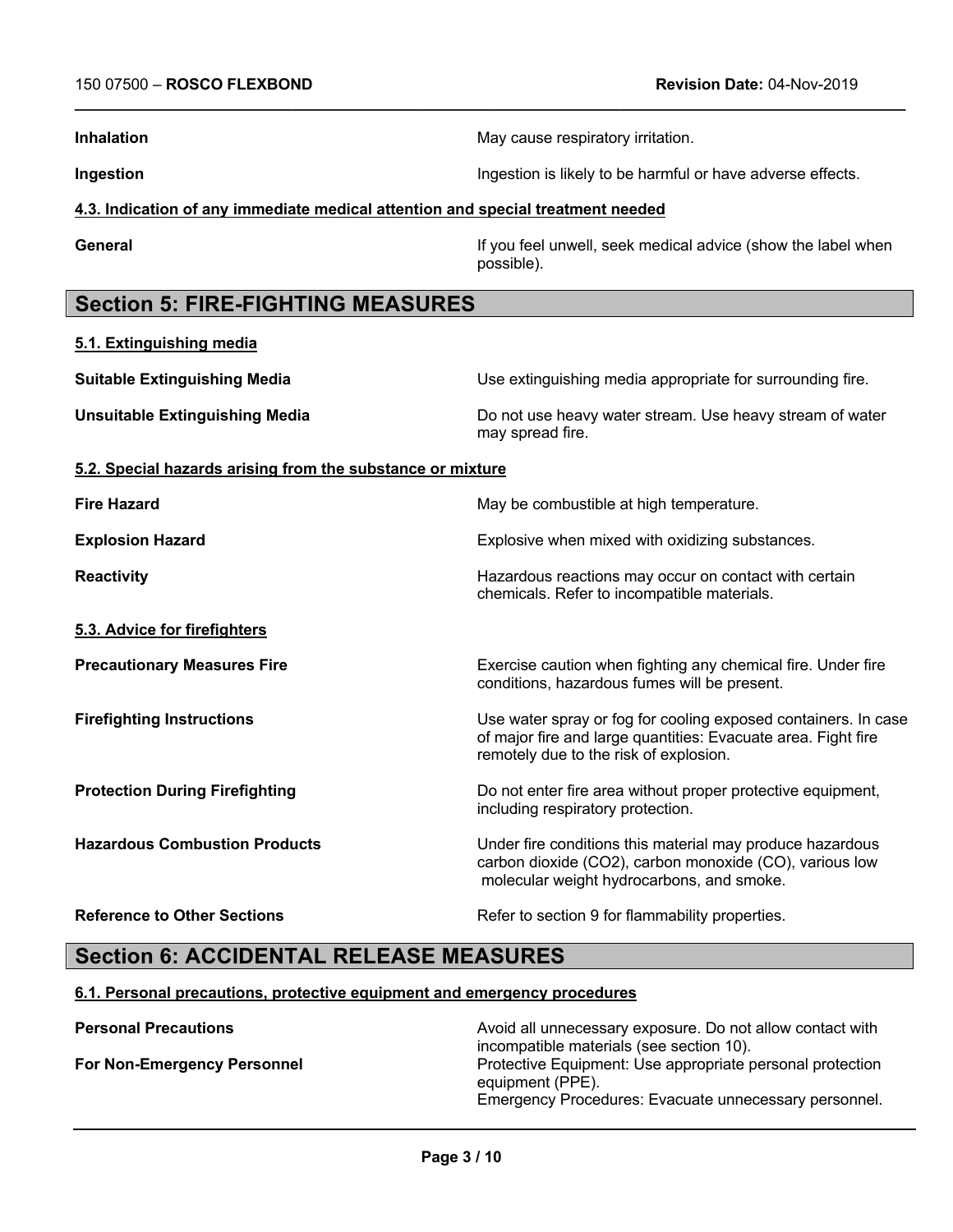| <b>For Emergency Personnel</b>                                    | Protective Equipment: Equip cleanup crew with proper<br>protection.<br>Emergency Procedures: Upon arrival at the scene, a first<br>responder is expected to recognize the presence of dangerous<br>goods, protect oneself and the public, secure the area, and call<br>for the assistance of trained personnel as soon as conditions<br>permit. |
|-------------------------------------------------------------------|-------------------------------------------------------------------------------------------------------------------------------------------------------------------------------------------------------------------------------------------------------------------------------------------------------------------------------------------------|
| <b>Other Information</b>                                          | Observe all relevant local and international regulations.                                                                                                                                                                                                                                                                                       |
| <b>6.2. Environmental precautions</b>                             |                                                                                                                                                                                                                                                                                                                                                 |
| <b>Environmental precautions</b>                                  | Prevent entry to sewers and public waters. Notify authorities if<br>liquid enters sewers or public waters.                                                                                                                                                                                                                                      |
| 6.3. Methods and material for containment and cleaning up         |                                                                                                                                                                                                                                                                                                                                                 |
| <b>Methods for Containment</b>                                    | Contain any spills with dikes or absorbents to prevent migration<br>and entry into sewers or streams. Do not take up in<br>combustible material such as: saw dust or cellulosic material.                                                                                                                                                       |
| <b>Methods for Cleaning Up</b>                                    | Clear up spills immediately and dispose of waste safely. Spills<br>should be contained with mechanical barriers. Transfer spilled<br>material to a suitable container for disposal. Contact competent<br>authorities after a spill. Use only non-sparking tools.                                                                                |
| 6.4. Reference to other sections                                  |                                                                                                                                                                                                                                                                                                                                                 |
| <b>Other information</b>                                          | See Heading 8. Exposure controls and personal protection. For<br>further information refer to section 13.                                                                                                                                                                                                                                       |
| <b>Section 7: HANDLING AND STORAGE</b>                            |                                                                                                                                                                                                                                                                                                                                                 |
| 7.1. Precautions for safe handling                                |                                                                                                                                                                                                                                                                                                                                                 |
| <b>Handling</b>                                                   | Any proposed use of this product in elevated-temperature<br>processes should be thoroughly evaluated to assure that safe<br>operating conditions are established and maintained.                                                                                                                                                                |
| <b>Hygiene Measures</b>                                           | Handle in accordance with good industrial hygiene and safety<br>procedures. Wash hands and other exposed areas with mild<br>soap and water before eating, drinking or smoking and when<br>leaving work.                                                                                                                                         |
| 7.2. Conditions for safe storage, including any incompatibilities |                                                                                                                                                                                                                                                                                                                                                 |
| <b>Technical Measures</b>                                         | Any proposed use of this product in elevated-temperature<br>processes should be thoroughly evaluated to assure that safe<br>operating conditions are established and maintained.                                                                                                                                                                |
| <b>Storage</b>                                                    | Store in a dry, cool and well-ventilated place. Keep container<br>closed when not in use. Keep in fireproof place. Keep/Store                                                                                                                                                                                                                   |

**Incompatible Materials Incompatible Materials Strong acids, strong bases, strong oxidizers.** 

away from direct sunlight, extremely high or low temperatures

and incompatible materials.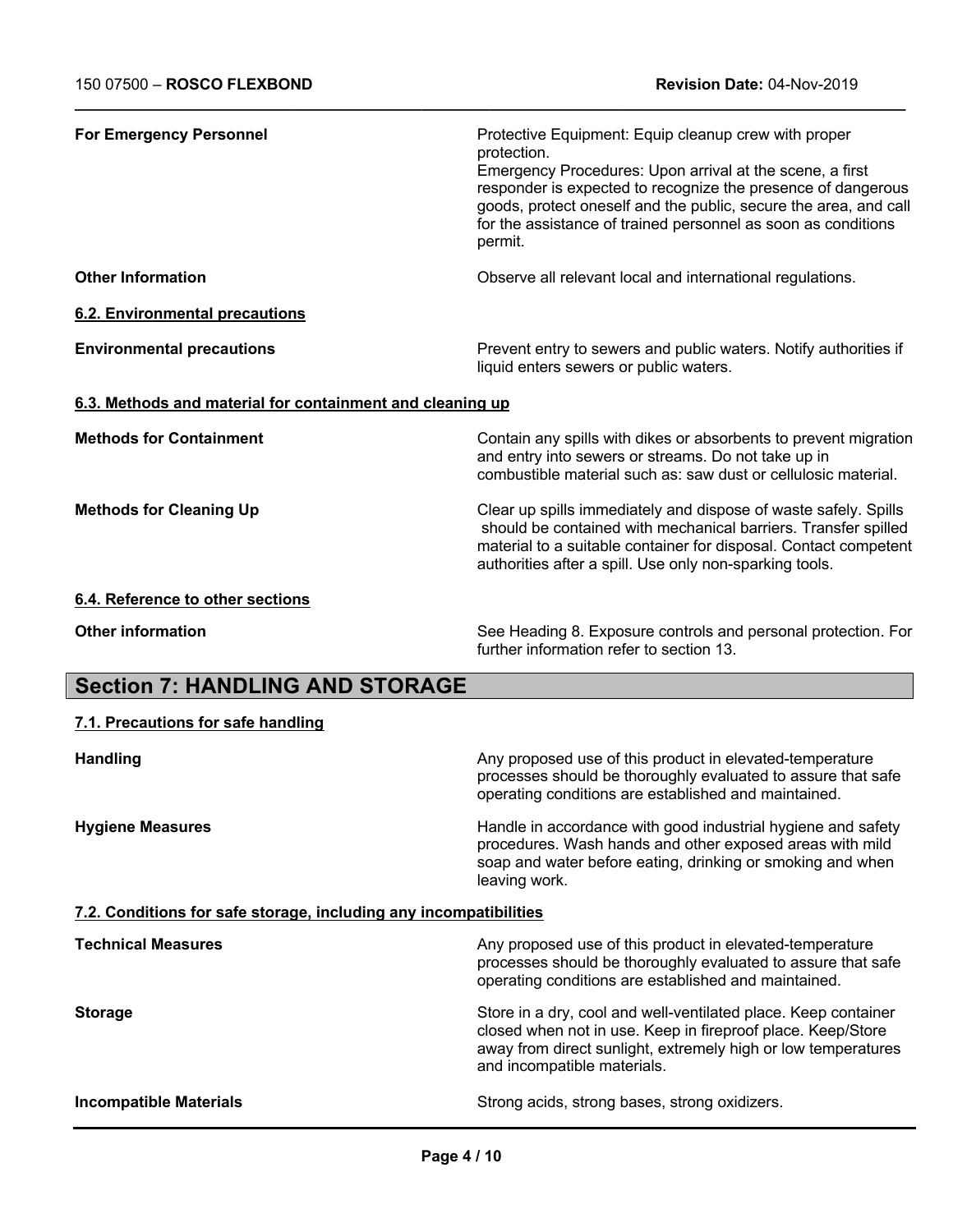#### **7.3. Specific end use(s)**

**Specific Uses** No use is specified.

**Risk Management Methods (RMM)** Not applicable.

## **Section 8: EXPOSURE CONTROLS/PERSONAL PROTECTION**

#### **8.1. Control parameters**

For substances listed in section 3 that are not listed here, there are no established Exposure limits from the manufacturer, supplier, importer, or the appropriate advisory agency including: ACGIH (TLV), NIOSH (REL), OSHA (PEL), Canadian provincial governments, or the Mexican government.

**\_\_\_\_\_\_\_\_\_\_\_\_\_\_\_\_\_\_\_\_\_\_\_\_\_\_\_\_\_\_\_\_\_\_\_\_\_\_\_\_\_\_\_\_\_\_\_\_\_\_\_\_\_\_\_\_\_\_\_\_\_\_\_\_\_\_\_\_\_\_\_\_\_\_\_\_\_\_\_\_\_\_\_\_\_\_\_\_\_\_\_\_\_\_\_\_**

#### **8.2. Exposure controls**

**Occupational exposure controls**

**Engineering Measures** Emergency eye wash fountains and safety showers should be available in the immediate vicinity of any potential exposure, but are not required. Product to be handled under strictly controlled conditions. Ensure all national/local regulations are observed. Gas detectors should be used when flammable gases or vapors may be released. Provide exhaust ventilation or other engineering controls to keep the airborne concentrations of vapor or mists below the applicable workplace exposure limits.

#### **Personal Protective Equipment**

Protective clothing. Insufficient ventilation: wear respiratory protection.

| <b>Respiratory Equipment</b>             | If exposure limits are exceeded or irritation is experienced,<br>approved respiratory protection should be worn. |
|------------------------------------------|------------------------------------------------------------------------------------------------------------------|
| <b>Eye Protection</b>                    | In case of splash hazard: chemical goggles or safety glasses.                                                    |
| <b>Skin Protection</b>                   | Wear suitable protective clothing.                                                                               |
| <b>Hand Protection</b>                   | In case of repeated or prolonged contact wear gloves.                                                            |
| <b>Materials for Protective Clothing</b> | Chemically resistant materials and fabrics.                                                                      |
| <b>Environmental Exposure Controls</b>   | Do not allow the product to be released into the environment.                                                    |
| <b>Consumer Exposure Controls</b>        | Do not eat, drink, or smoke during use.                                                                          |

## **Section 9: PHYSICAL AND CHEMICAL PROPERTIES**

#### **9.1. Information on basic physical and chemical properties**

| <b>Physical State</b> | Liauid        |
|-----------------------|---------------|
| Appearance            | White         |
| Odor                  | Mild          |
| <b>Odor Threshold</b> | Not available |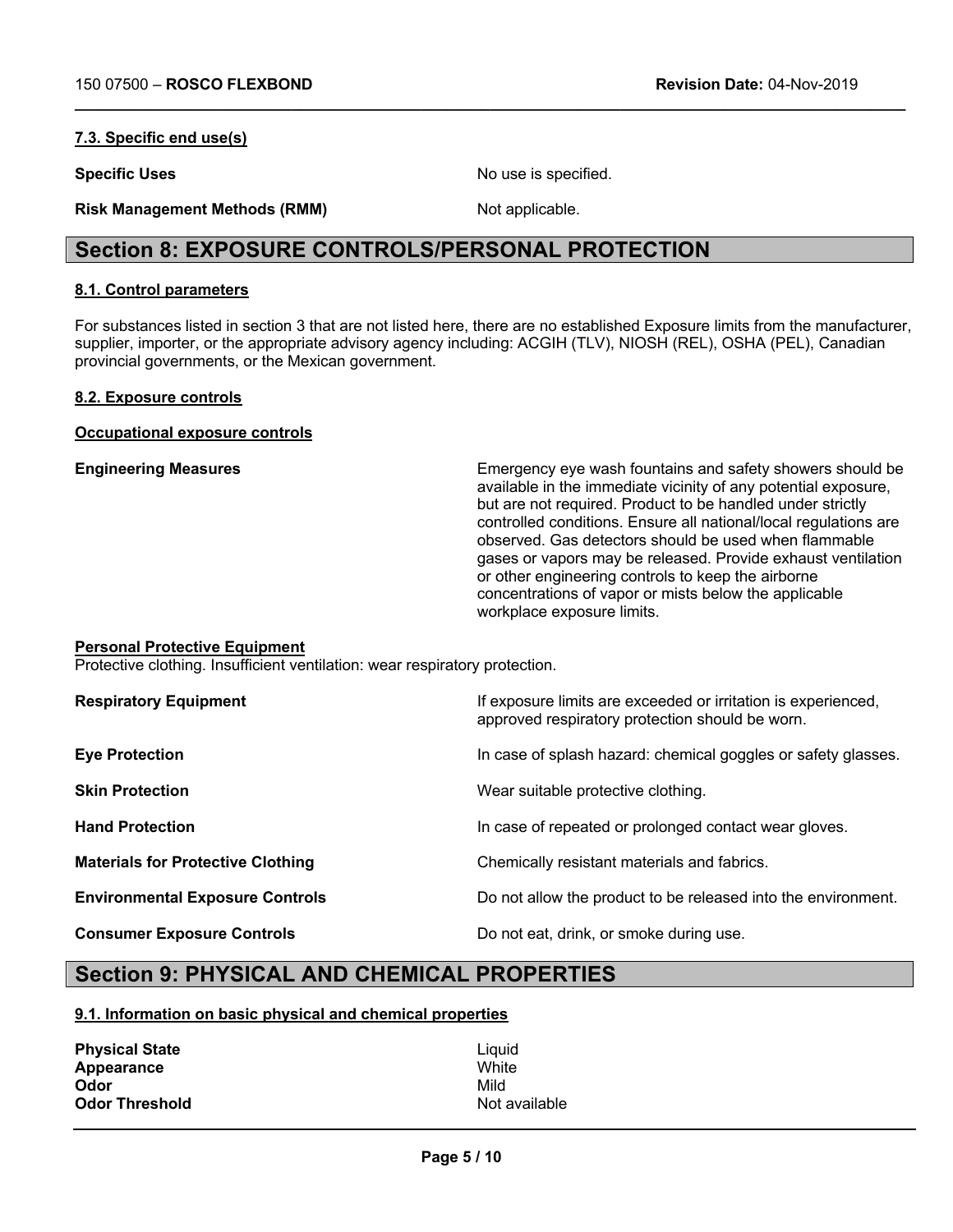| <b>Property</b>                | <b>Values</b>                                                    | <b>Remarks/Method</b> |
|--------------------------------|------------------------------------------------------------------|-----------------------|
| Density (g/L)                  | No information available                                         | None known            |
| <b>Relative Density</b>        | $1.08$ g/mL                                                      | None known            |
| pH                             | $4.0 - 6.0$                                                      | None known            |
| Viscosity (cps)                | 2,000 - 2,800 cps @ 25 °C (77 °F)                                | None known            |
| Solubility(ies)                | Moderately soluble in water                                      | None known            |
| Water solubility               | No information available                                         | None known            |
| <b>Evaporation Rate</b>        | 1 [Ref Std: Water = $1.0$ ]                                      | None known            |
| Vapor pressure                 | 17.5mm Hg @ 20 °C (68 °F)                                        | None known            |
| Vapor density                  | No information available                                         | None known            |
| Wt. % Solids                   | $58 + 2%$                                                        | None known            |
| Vol. % Solids                  | No information available                                         | None known            |
| Wt. % Volatiles                | $0$ g/L (0 lbs/gal)                                              | None known            |
| Vol. % Volatiles               | No information available                                         | None known            |
| Boiling Point (°C)             | 100 °C (212 °F) (aqueous phase)                                  | None known            |
| Freezing Point (°C)            | Product may be irreversibly damaged below 5°C (41 °F) None known |                       |
| Melting Point (°C)             | Not applicable                                                   | None known            |
| Pour Point                     | No information available                                         | None known            |
| Flash Point (°C)               | Not applicable                                                   | None known            |
| Flammability (solid, gas)      | No information available                                         | None known            |
| Upper flammability limit:      | Not applicable                                                   | None known            |
| Lower flammability limit:      | Not applicable                                                   | None known            |
| Autoignition Temperature (°C)  | Not applicable                                                   | None known            |
| Decomposition Temperature (°C) | No information available                                         | None known            |
| Partition coefficient          | No information available                                         | None known            |
| Explosive properties           | Not expected to present an explosion due to mechanical impact    | None known            |
|                                | Not expected to present an explosion due to static discharge     | None known            |
| <b>Oxidizing Properties</b>    | No information available                                         | None known            |
| <b>Specific Gravity</b>        | 1.08 @ 25 °C (77 °F)                                             | None known            |
|                                |                                                                  |                       |

**\_\_\_\_\_\_\_\_\_\_\_\_\_\_\_\_\_\_\_\_\_\_\_\_\_\_\_\_\_\_\_\_\_\_\_\_\_\_\_\_\_\_\_\_\_\_\_\_\_\_\_\_\_\_\_\_\_\_\_\_\_\_\_\_\_\_\_\_\_\_\_\_\_\_\_\_\_\_\_\_\_\_\_\_\_\_\_\_\_\_\_\_\_\_\_\_**

## **Section 10: STABILITY AND REACTIVITY**

#### **10.1. Reactivity**

**10.2. Chemical stability**

**Reactivity Reactivity Hazardous reactions may occur on contact with certain** chemicals. Refer to incompatible materials.

**Chemical Stability Stability** Stable under recommended handling and storage conditions (see section 7).

**Possibility of hazardous reactions Hazardous reactions will not occur under normal conditions.** 

**10.4. Conditions to avoid**

**10.3. Possibility of hazardous reactions**

#### **10.5. Incompatible materials**

**Conditions to avoid Conditions to avoid Direct sunlight.** Extremely high or low temperatures. Ignition sources. Incompatible materials.

**Incompatible Materials Incompatible Materials Strong acids**, strong bases, strong oxidizers.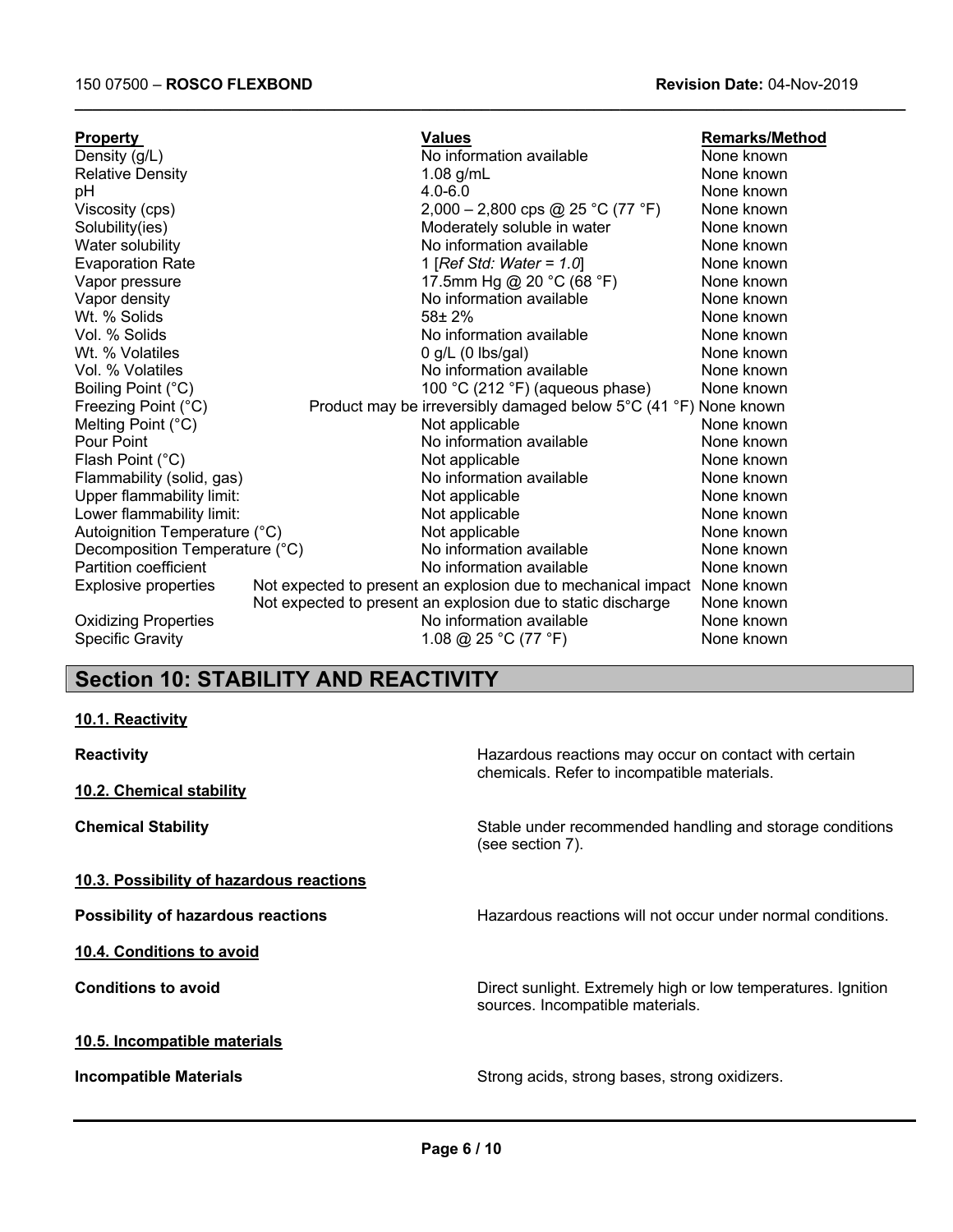#### **10.6. Hazardous decomposition products**

**Hazardous decomposition products** Under fire conditions this material may produce hazardous carbon dioxide (CO2), carbon monoxide (CO), various low molecular weight hydrocarbons, and smoke.

## **Section 11: TOXICOLOGICAL INFORMATION**

#### **11.1. Information on toxicological effects**

**Product Information**

| <b>Inhalation</b>   | There is no data available for this product. |
|---------------------|----------------------------------------------|
| Eye contact         | There is no data available for this product. |
| <b>Skin contact</b> | There is no data available for this product. |
| Ingestions          | There is no data available for this product. |

**\_\_\_\_\_\_\_\_\_\_\_\_\_\_\_\_\_\_\_\_\_\_\_\_\_\_\_\_\_\_\_\_\_\_\_\_\_\_\_\_\_\_\_\_\_\_\_\_\_\_\_\_\_\_\_\_\_\_\_\_\_\_\_\_\_\_\_\_\_\_\_\_\_\_\_\_\_\_\_\_\_\_\_\_\_\_\_\_\_\_\_\_\_\_\_\_**

**Acute Toxicity**  Not classified

#### **Component Information**

| <b>Chemical name</b>                           | Oral LD50 | <b>Dermal LD50</b> | <b>Inhalation LC50</b> |
|------------------------------------------------|-----------|--------------------|------------------------|
| Vinyl acetate polymer<br>9003-20-7             | N/A       | N/A                | N/A                    |
| Propanol, oxybis-,<br>Dibenzoate<br>27138-31-4 | N/A       | N/A                | N/A                    |
| <b>Skin corrosion/irritation</b>               |           | Not classified     |                        |
| Eye damage/irritation                          |           | Not classified     |                        |
| <b>Sensitization</b>                           |           | Not classified     |                        |
| <b>Mutagenic Effects</b>                       |           | Not classified     |                        |

#### **Carcinogenic Effects**

The table below indicates whether each agency has listed any ingredient as a carcinogen.

| <b>Chemical name</b>  | <b>European Union</b> | IARC |
|-----------------------|-----------------------|------|
| Vinyl acetate polymer |                       |      |
| 9003-20-7             |                       |      |

#### **Legend**

IARC – International Agency for Research on Cancer NTP – National Toxicity Program OSHA – Occupational Safety & Health Administration

| <b>Reproductive Effects</b>  | Not classified |
|------------------------------|----------------|
| <b>Developmental Effects</b> | Not classified |
| STOT – single exposure       | Not classified |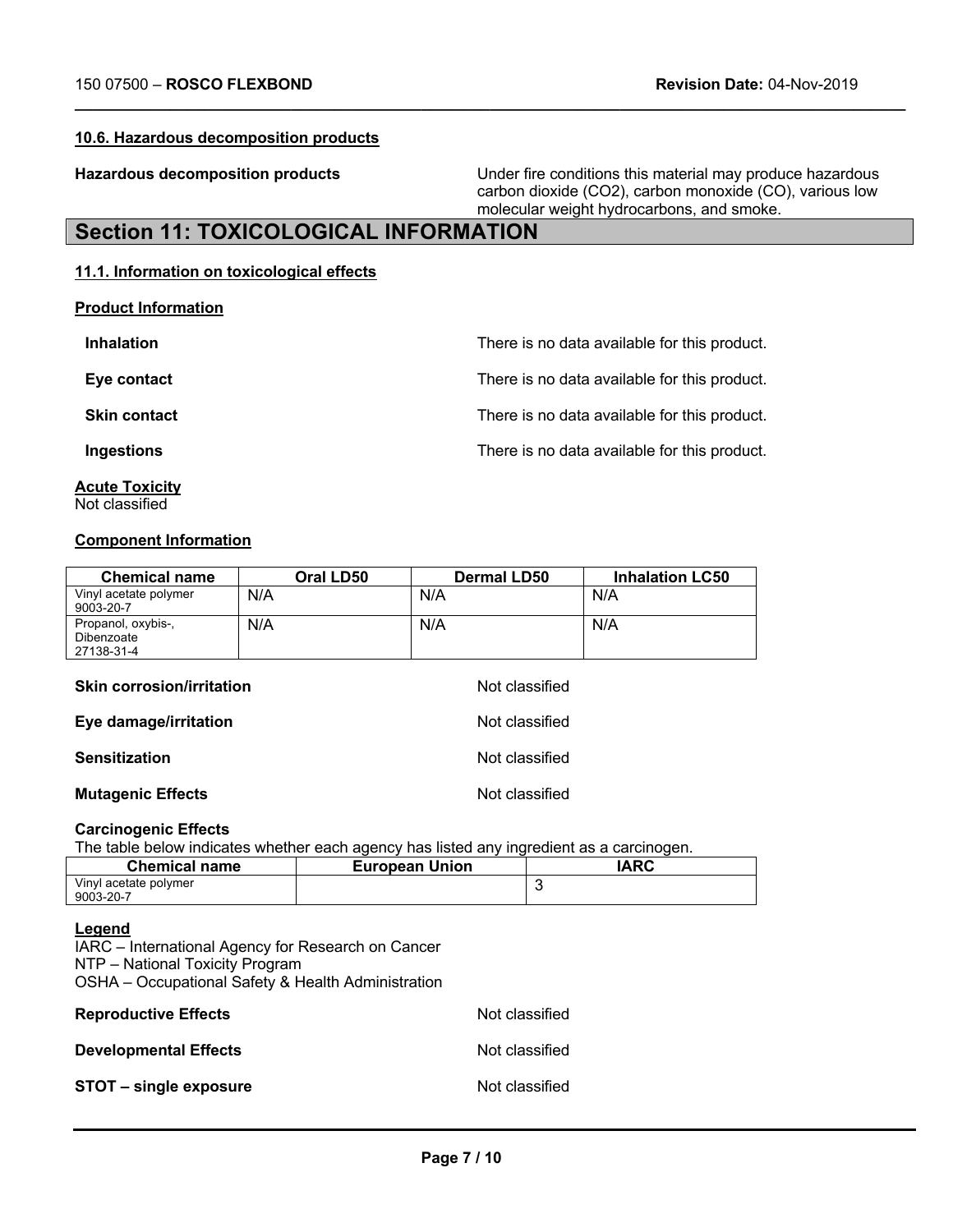| STOT – repeated exposure    | Not classified                                                                                          |
|-----------------------------|---------------------------------------------------------------------------------------------------------|
| <b>Neurological Effects</b> | Not classified                                                                                          |
| <b>Target organ effects</b> | Not classified                                                                                          |
| <b>Symptoms</b>             | May cause respiratory, skin, eye irritation. Ingestion likely to be<br>harmful or have adverse effects. |
| <b>Aspiration Hazard</b>    | Not classified                                                                                          |

**\_\_\_\_\_\_\_\_\_\_\_\_\_\_\_\_\_\_\_\_\_\_\_\_\_\_\_\_\_\_\_\_\_\_\_\_\_\_\_\_\_\_\_\_\_\_\_\_\_\_\_\_\_\_\_\_\_\_\_\_\_\_\_\_\_\_\_\_\_\_\_\_\_\_\_\_\_\_\_\_\_\_\_\_\_\_\_\_\_\_\_\_\_\_\_\_**

## **Section 12: ECOLOGICAL INFORMATION**

#### **12.1. Toxicity**

The environmental impact of this product has not been fully investigated

## **12.2. Persistence and degradability Persistence / Degradability No information available. 12.3. Bioaccumulative potential Bioaccumulation** No information available. **12.4. Mobility in soil Mobility in soil Mobility in soil** No information available. **Mobility in Environmental Media No information available.**

#### **12.5. Results of PBT and vPvB assessment**

#### **PBT and vPvB assessment**

| <b>Chemical name</b>                           | <b>PBT and vPvB assessment</b>                                   |
|------------------------------------------------|------------------------------------------------------------------|
| Vinyl acetate polymer                          | The substance is not PBT / vPvB PBT                              |
| 9003-20-7                                      | assessment does not apply                                        |
| Propanol, oxybis-,<br>Dibenzoate<br>27138-31-4 | The substance is not PBT / vPvB PBT<br>assessment does not apply |

#### **12.6. Other adverse effects**

**Other adverse effects** and the environment.

## **Section 13: DISPOSAL CONSIDERATIONS**

#### **13.1. Waste treatment methods**

Waste from Residues/Unused Products **Dispose of waste material in accordance with all local, regional,** national, provincial, territorial and international regulations.

#### **Contaminated Packaging Contaminated Packaging No information available**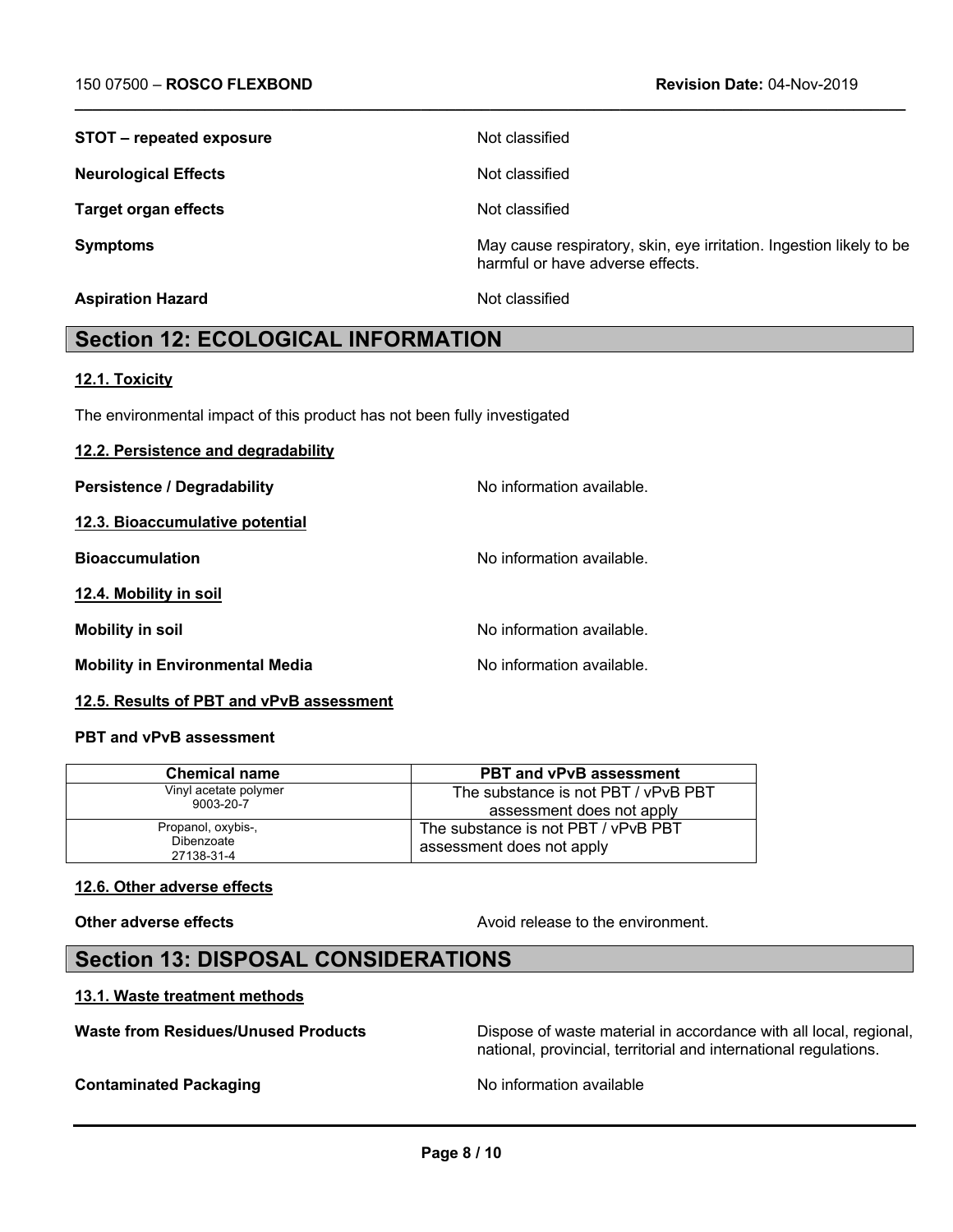#### **EWC waste disposal No** Noinformation available

**\_\_\_\_\_\_\_\_\_\_\_\_\_\_\_\_\_\_\_\_\_\_\_\_\_\_\_\_\_\_\_\_\_\_\_\_\_\_\_\_\_\_\_\_\_\_\_\_\_\_\_\_\_\_\_\_\_\_\_\_\_\_\_\_\_\_\_\_\_\_\_\_\_\_\_\_\_\_\_\_\_\_\_\_\_\_\_\_\_\_\_\_\_\_\_\_**

**Other information Conserverse Exercise 2 and This material is hazardous to the aquatic environment. Keep** out of sewers and waterways. Avoid release to the environment.

## **Section 14: TRANSPORT INFORMATION**

| <b>IMDG</b> | Not regulated |
|-------------|---------------|
| <u>RID</u>  | Not regulated |
| <b>ADR</b>  | Not regulated |
| <b>AND</b>  | Not regulated |
| <b>IATA</b> | Not regulated |

## **Section 15: REGULATORY INFORMATION**

#### **15.1. Safety, health and environmental regulations/legislation specific for the substance or mixture**

#### **Occupational Illnesses (R-463-3, France)**

#### **European Union**

Take note of Directive 98/24/EC on the protection of the health and safety of workers from the risks related to chemical agents at work

#### **International Inventories**

| <b>AICS</b>                   | No – Not all of the components are listed. |
|-------------------------------|--------------------------------------------|
| <b>DSL: Canada</b>            | Yes - All components are listed or exempt. |
| <b>EINECS: European Union</b> | No - Not all of the components are listed. |
| <b>ENCS</b>                   | No – Not all of the components are listed. |
| <b>IECSC</b>                  | No - Not all of the components are listed. |
| <b>KECL</b>                   | No - Not all of the components are listed. |
| <b>PICCS</b>                  | No - Not all of the components are listed. |
| <b>TSCA: United States</b>    | Yes - All components are listed or exempt. |
|                               |                                            |

#### **15.2 Chemical safety assessment**

**Chemical Safety Report** Noinformation available

| <b>Section 16: OTHER INFORMATION</b>           |                                                                  |
|------------------------------------------------|------------------------------------------------------------------|
| <b>Classification procedure</b>                | Expert judgment and weight of evidence determination             |
| Key literature references and sources for data | Data from internal and external sources                          |
| <b>Prepared By</b>                             | <b>Product Stewardship Department</b><br>Rosco Laboratories Inc. |

poratories Inc. 52 Harbor View Avenue Stamford, CT 06902, USA Phone: (203)-708-8900